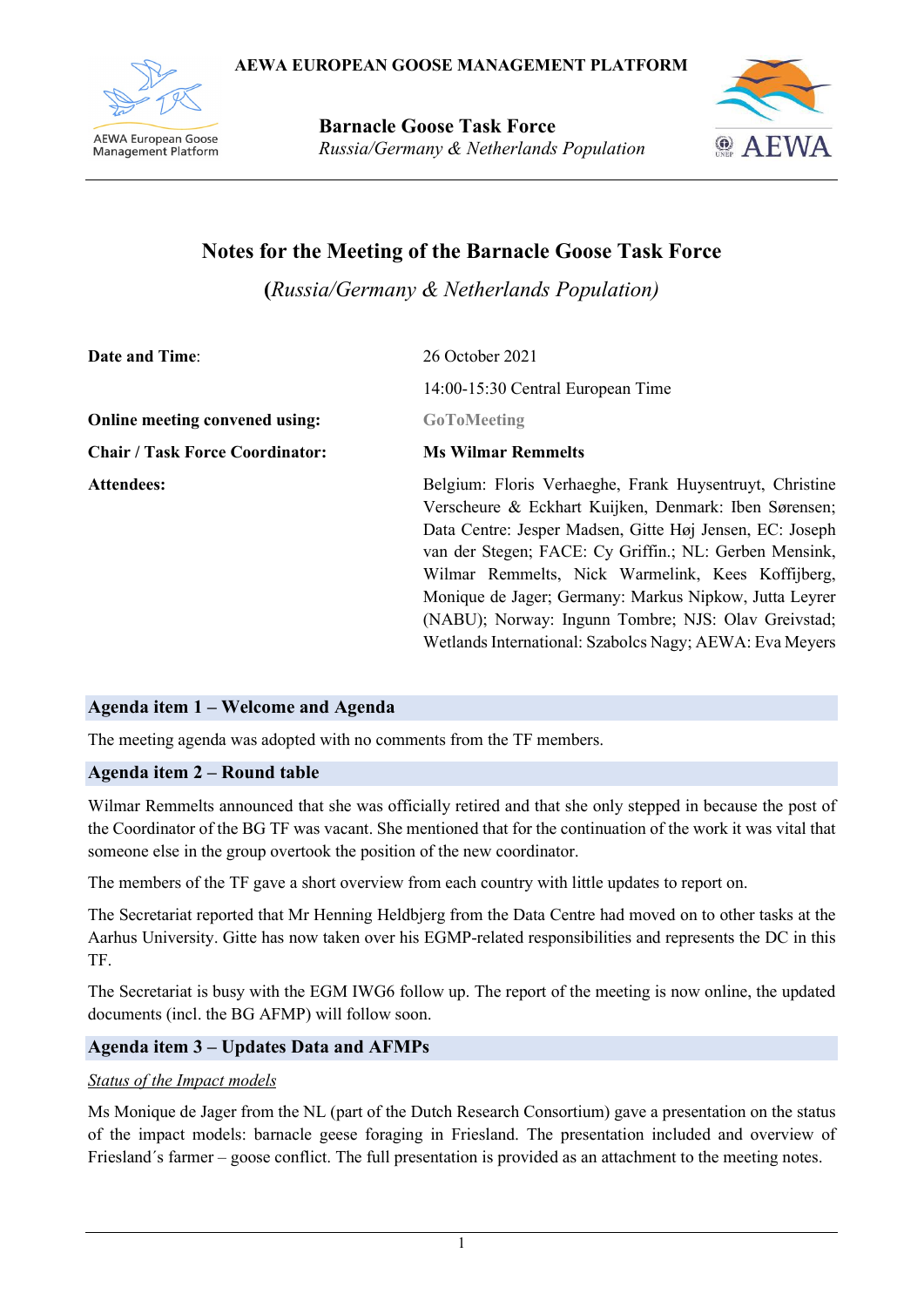# *The EGMP Database*

The EGMP Data Centre has developed an EGMP Database website where all datasets from the populations managed under EGMP are provided. This includes raw data sheets as well as a metadata sheet with a description of variables, available methods, etc. It also includes an explanation on the policy on using the data that is available and a link to the GITLAB page where scripts with all codes are available.

The purpose of this database is to increased transparency in the EGMP processes, given that data is open access for everyone. The link to this website will be circulated soon by the DC.

# *Adaptive Flyway Management Programme – next steps in the process*

The Data Centre provided a background on the AFMP and its objectives (see PPT). MU2 and MU3 are below the 200% threshold – i.e. Coordination among Range States is required. The AFMP cycle was presented as well as the immediate steps in the process. A first assessment is to be done in 2022 and then every 3 years. The Project is led by the Dutch Research Consortium in collaboration with the DC

# *Cumulative assessment of derogations – role of the Task Force and next steps*

The Secretariat gave an introduction to the cumulative assessment of derogations mentioned in the AFMP and the decisions taken at the EGM IWG6. A mandate was given to this Task Force to discuss and agree on a possible process to assess the cumulative impact of derogations and inform the EGMP Range States.

The EC clarified that there is no intention to develop a guidance on application of Article 9. However, it is necessary to monitor the population and assess the impact of derogations. This information should be provided to the RS. The information could for example be provided as part of the annual population assessments submitted to the EGM IWG each year.

The EC further suggested to have discussions with the Member States to raise attention on risks and to collaborate with the system.

FACE added as an observation that this process should be about sharing information, best available data, to allow Range States to make the right choices. The definition about the term "coordination", which has been added to the AFMP of the Barnacle Goose following a decision at EGM IWG6, is about sharing information in both directions.

Ms Remmelts suggested that this TF should look into the wording and the definition of the term "coordination" once again properly and add this as a discussion point to the upcoming TF meeting.

It was suggested that the EGMP should prepare an information note on all the background and include the information presented in the presentations given during this agenda item.

Mr Nagy suggested that the TF should talk through this issue in a more concrete and thought through way. Think about what the reaction will be and what the available tools and actions are, to be used and implemented. What is the tolerance level? Think in practical terms, what coordination in practice would mean, not only in a theoretical way.

### *Data overview*

There was no time left to discuss this agenda item, thus it will be covered in the next meeting of the BG TF.

The table below provides and update on the missing data and will be up for discussion during the next meeting.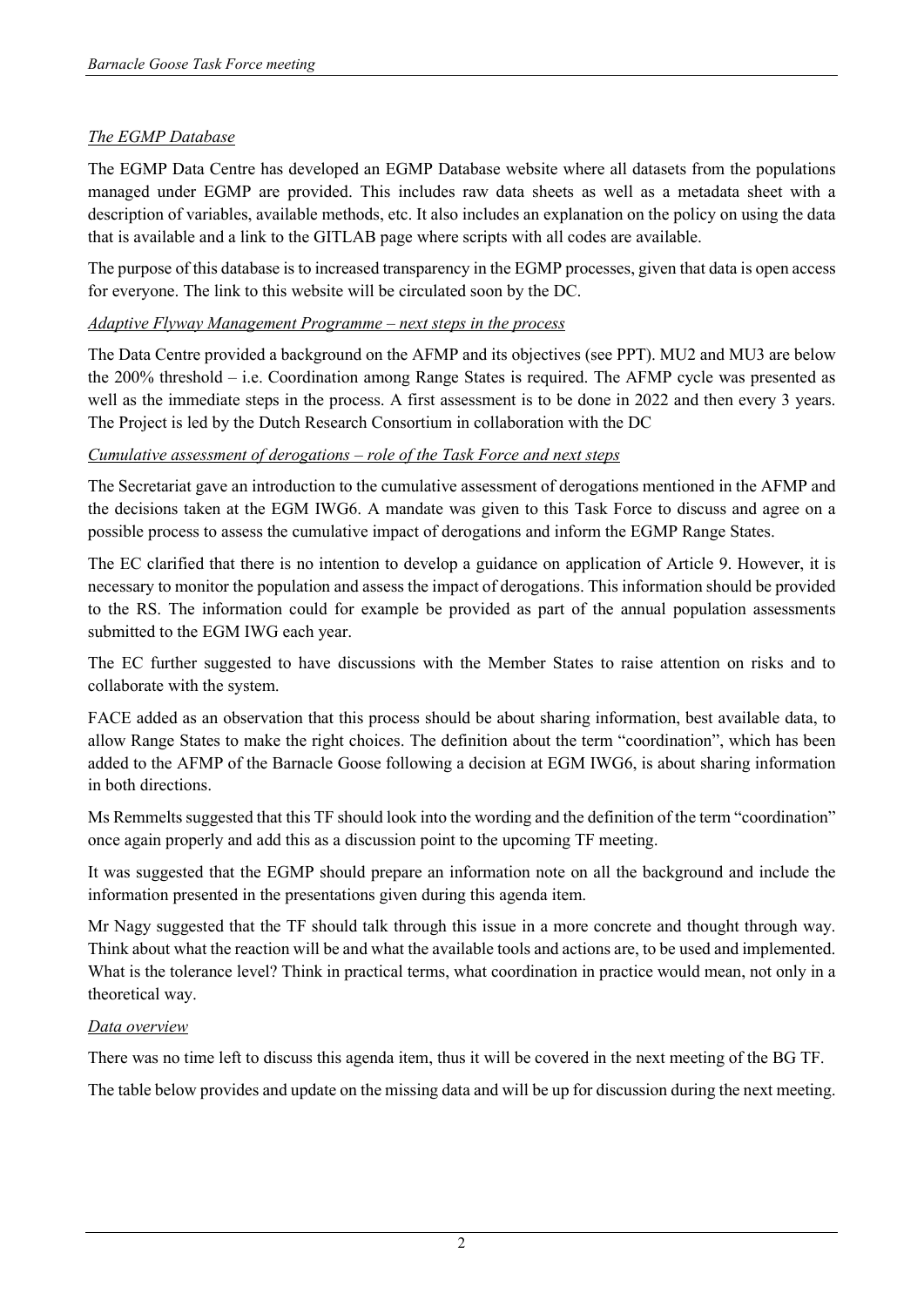|                               | <b>RU</b> | FI           | FF |              | NΟ           | <b>DK</b>    | DF.                   | <b>NL</b>    |              | <b>BE</b> Action needed                      |
|-------------------------------|-----------|--------------|----|--------------|--------------|--------------|-----------------------|--------------|--------------|----------------------------------------------|
| <b>Counts</b>                 |           |              |    |              |              |              |                       |              |              |                                              |
| January (winter)              |           |              |    | $\mathbf{x}$ | $\mathbf{x}$ | $\mathbf{x}$ |                       | $\mathbf{x}$ |              | x Closing gap German counts 2017 onwards     |
|                               |           |              |    |              |              |              |                       |              |              | Setting up census in SE (no old data) and DK |
|                               |           |              |    |              |              |              |                       |              |              | (some data present); in DE partially         |
| July-August (summer)          |           |              |    |              |              |              |                       |              |              | published information but no data delivery.  |
|                               |           |              |    |              |              |              |                       |              |              | However, estimate of size MU3 well           |
|                               |           | $\mathbf{x}$ |    |              | $\mathbf{x}$ |              | $\tilde{\phantom{a}}$ | $\mathbf{x}$ | $\sim$ .     | possible (counts BE will resume)             |
|                               |           |              |    |              |              |              |                       |              |              |                                              |
| <b>Productivity</b>           |           |              |    |              |              |              |                       |              |              |                                              |
| MU1 & MU2 (Oct-Dec)           |           |              |    |              |              |              | $\mathbf{x}$          | $\mathbf{x}$ |              | samples in wintering flocks                  |
| <b>MU2</b> specific (Jul-Aug) |           | $\mathbf{x}$ |    |              | $\mathbf{x}$ |              |                       |              |              | Setting up samples in SE and DK              |
|                               |           |              |    |              |              |              |                       |              |              | in DE partially published information but no |
| MU3 specific (Jul)            |           |              |    |              |              |              | $\mathbf{x}$          | $\mathbf{x}$ |              | data delivery                                |
|                               |           |              |    |              |              |              |                       |              |              |                                              |
|                               |           |              |    |              |              |              |                       |              |              | retrieve data from RU or calulate numbers    |
| <b>Hunting bags</b>           |           |              |    |              |              |              |                       |              |              | shot                                         |
|                               |           |              |    |              |              |              |                       |              |              | timely availability, make use of provisional |
|                               |           |              |    |              |              |              |                       |              |              | data from the respective countries,          |
| <b>Derogations</b>            |           | $\mathbf x$  |    |              | (x)          | X            |                       | $\mathbf x$  | $\mathbf{x}$ | differentiation of MUs                       |

#### **Action Points:**

- **1) Secretariat will initiate a discussion with the EC on how to move forward with the cumulative assessment of derogations and how the EGMP process can contribute**
- **2) The definition of "coordination" of derogations will be added to the agenda for the next meeting**
- **3) Discuss the overview of data during the next TF meeting**

### **Agenda item 4 – National Reporting**

It was agreed at EGM IWG6 that the Secretariat, Data Centre and TFs will work together on the new process and format for the national reporting. The TF members should get a mandate from the government representatives to keep the workplans up to date. Another possibility could be for TF members to fill out the workplans and NGRs to review them and indicate which activities they agree with.

There was no time left to discuss this agenda item. It was agreed to put this item on the agenda of the next TF meeting.

#### **Action Points:**

- 1) As agreed at the Greylag Goose Task Force Meeting in October 2021, the Secretariat will produce and circulate to the TF for review a draft document outlining the new national reporting process and format.
- 2) Discuss this point during the next Task Force meeting.

### **Agenda item 5 – Habitat Conservation**

Prof. Jesper Madsen from the EGMP Data Centre gave a presentation on the Danish project on Integrated Adaptive Management of Barnacle Geese in Southeast Denmark 2019-2021. The results of this project are planned to be published as peer review articles soon. This work also answers some of the questions asked in Box 1 of the Barnacle Goose AFMP and is looking into alternative ways of managing geese. The full presentation is made available as an attachment to the meeting notes.